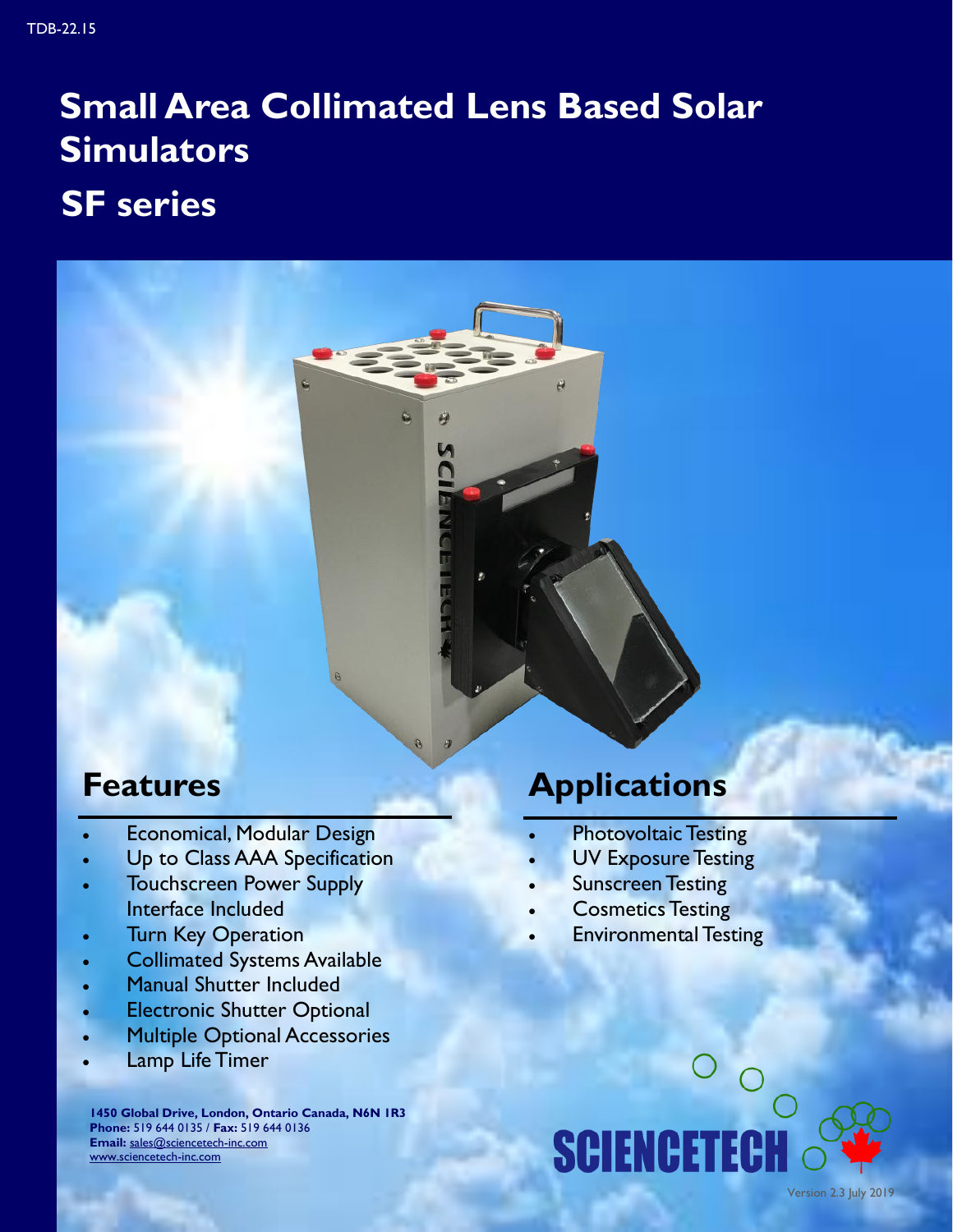#### **1. Overview**

Sciencetech's SF solar simulators are low cost lens based systems designed for researchers who do not require a large field of illumination. SF series solar simulators produce 1 Sun\* and are available in Class A, B, or C uniformity.

The beam can be projected horizontally (standard) or vertically with the use of a beam turner or downward-facing stand.

Sciencetech SF series solar simulators produce a collimated output and are an ideal choice for space based research or systems needed high levels of collimation.

Sciencetech SF type Solar Simulators include an arc lamp housing, 1 arc lamp, touchscreen power supply with igniter, filter holder, and testing report.



#### **Standards**

Sciencetech's solar simulator specifications listed are according to ASTM E927-10 standards, unless otherwise stated.

Please contact us if you are interested in matching IEC 60904-9 (2007), JISC 8912-1998, or other standards.

We can accommodate testing to match several standards.





*(Left)* SF solar simulator with downward facing stand DFS-LH

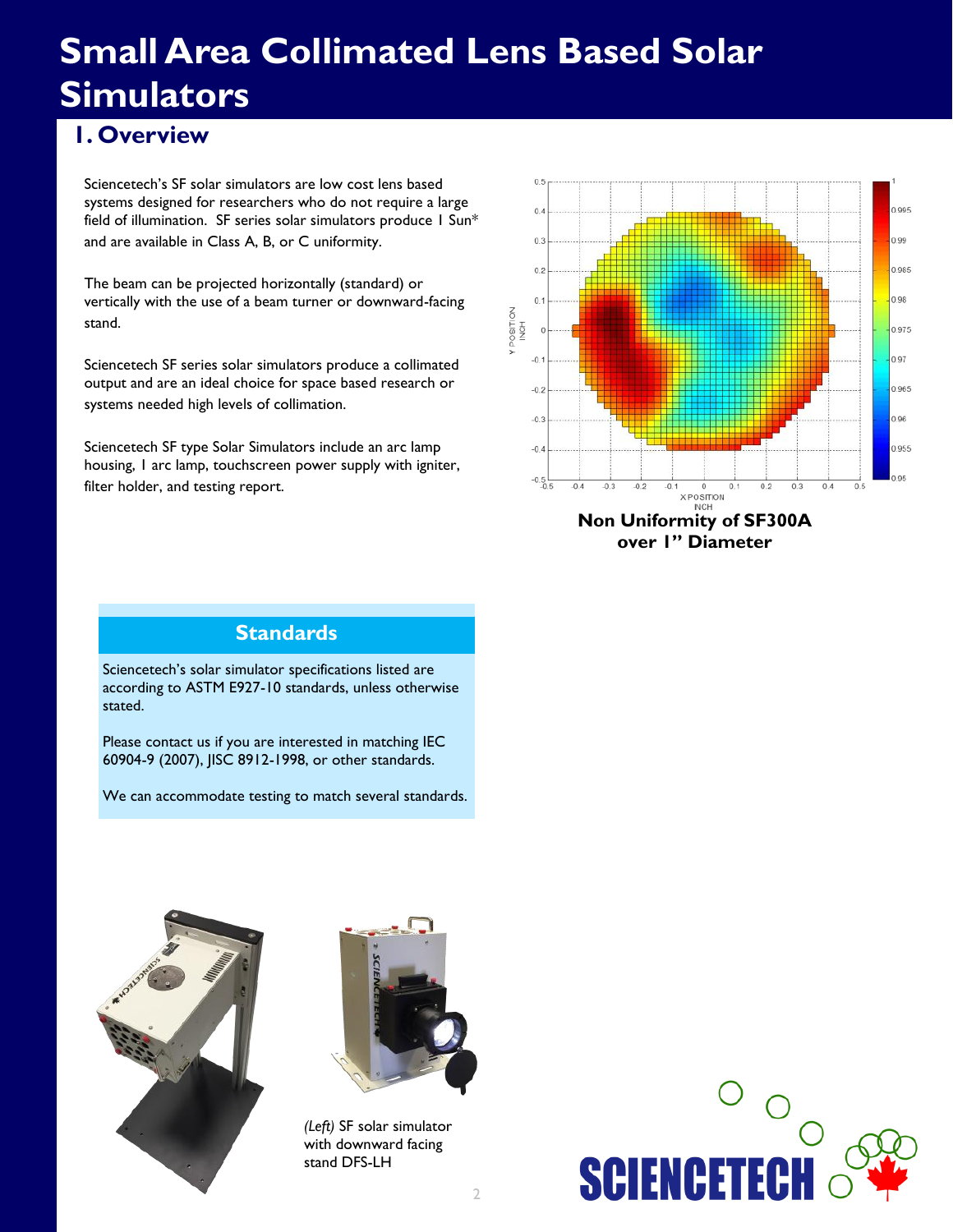#### **2. Specifications—SF Series**

\*

| <b>Model</b>                                                              | <b>SF300A</b>                                                | <b>SF150B</b>               | <b>SF300B</b>                     |
|---------------------------------------------------------------------------|--------------------------------------------------------------|-----------------------------|-----------------------------------|
| <b>Part Number</b>                                                        | 160-9008                                                     | 160-9002                    | $160-9011$                        |
| <b>Uniformity</b>                                                         | < 2%                                                         | $< 5\%$                     | $< 5\%$                           |
| <b>Uniformity Classification</b>                                          | $\overline{A}$                                               | B                           | B                                 |
| <b>Spectral Match Classification</b>                                      |                                                              | $\overline{A}$              |                                   |
| <b>Spectral Range (nm)*</b>                                               |                                                              | 250-2000                    |                                   |
| <b>Temporal Stability</b><br><b>Classification</b>                        | $\overline{A}$                                               |                             |                                   |
| <b>Target Diameter (mm)</b>                                               | 25                                                           | 25                          | 50                                |
| <b>Working Distance (mm)</b>                                              |                                                              | $100 - 130$                 |                                   |
| <b>Working Distance (mm)</b><br>(with Beam Turning Option<br>$160 - 9005$ | 40-50                                                        |                             |                                   |
| <b>Collimation</b>                                                        | 1.0 degree half angle                                        |                             |                                   |
| <b>Power Level at Target</b><br>(AM1.5G Standard-100mW/cm <sup>2</sup> )  |                                                              | I Sun                       |                                   |
| <b>Center Beam Line Height (mm)</b>                                       |                                                              | 137                         |                                   |
| Lamp Power (W)                                                            | 300                                                          | 150                         | 300                               |
| <b>Power Supply Model</b>                                                 | 601-300                                                      | $601 - 150$                 | 601-300                           |
| <b>Dimensions (LxWxH) (mm)</b>                                            |                                                              | $305 \times 205 \times 276$ |                                   |
| <b>Weight (kg)</b><br><b>Without power supply</b>                         |                                                              | $\boldsymbol{6}$            |                                   |
| <b>Power Supply Input</b>                                                 |                                                              | II0-240V, 50Hz/60Hz, 250W   | $110-240V,$<br>50Hz/60Hz,<br>450W |
| <b>Output Power (W)</b>                                                   | 180-300                                                      | $100 - 150$                 | $100 - 150$                       |
| <b>Operating Current (A)</b>                                              | $5 - 20$                                                     | $5 - 12$                    | $5 - 20$                          |
| <b>Stability / Ripple / Regulation</b>                                    | $0.05\%$ / < 1% / 0.02% current variation for 5V line charge |                             |                                   |

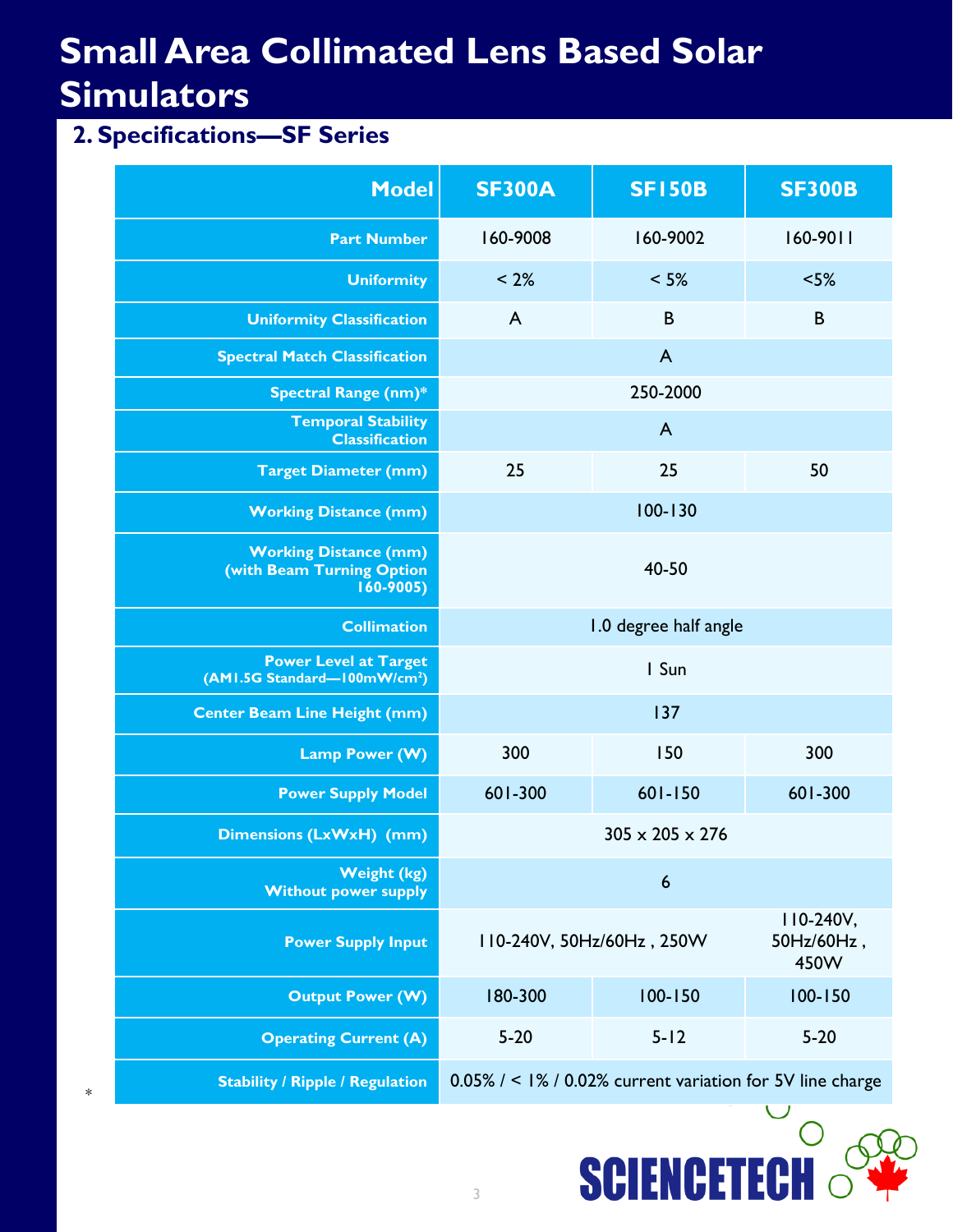#### **3. Configuration—Wavelength Control**





| 400-500 nm = 20.02%     |  | Class A |
|-------------------------|--|---------|
| $500-600$ nm = 18.00%   |  | Class A |
| 600-700 nm = $16.48\%$  |  | Class A |
| 700-800 nm = 14.08%     |  | Class A |
| 800-900 nm = $13.46\%$  |  | Class A |
| 900-1100 nm = $17.96\%$ |  | Class A |
|                         |  |         |

Solar simulator spectrum compared with ASTM AM1.5G solar spectrum

Sciencetech's low cost line of SF solar simulators include a filter box which can hold a range of filters in Sciencetech's standard SF style filter holder.

The most popular options are AM filters; however, a range of other filter options are available.

| <b>Model</b> | <b>Description</b>                                                  |
|--------------|---------------------------------------------------------------------|
| 160-8023     | Air Mass AM1.5G Filter for SF/SLB<br>Series Solar (Standard Range)  |
| 160-8025     | Air Mass AM1.5D Filter for SF/SLB<br>Series Solar (Standard Range)  |
| 160-8019     | Air Mass AM0 Filter for SF only Series<br>Solar (Standard Range) ** |
| 100-8048     | (WF-IQ) Compact IR water Filter,<br>1.75" with Quartz Windows       |



**[Browse Solar Filters](http://www.sciencetech-inc.com/all-products/solarsimulators/filters-solar.html)**



**[Browse all](http://www.sciencetech-inc.com/all-products/modular-spectroscopy/filters.html)  [Filtering Options](http://www.sciencetech-inc.com/all-products/modular-spectroscopy/filters.html)**

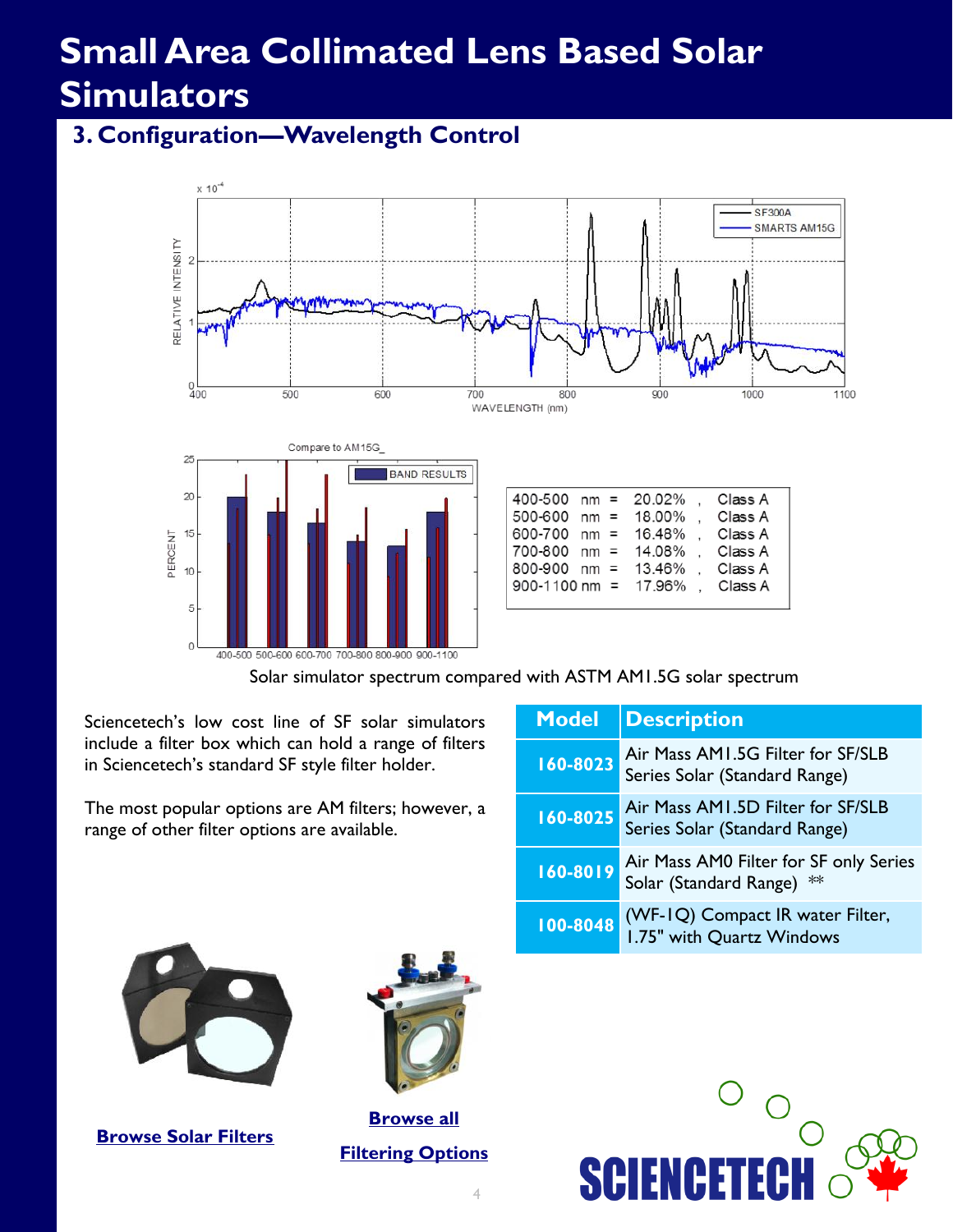**3. Configuration—Power Supply**



Sciencetech's 601– series power supplies are the included power supplies for use with Sciencetech's SF and SLB series lamp houses.

明朗

0. m

**SHUTTER** 

**Standard features** included with Sciencetech's 601– series power supplies:

- Touchscreen interface
- Shutter and exposure control (if electronic shutter is supplied\*)
- Single connection for lamp power, cooling, and communication
- Lamp starts and timer log
- Fan cooling safety interlock
- RS232 software GUI included.

shown below

| Control                                                                                    | Feedback                            |               |
|--------------------------------------------------------------------------------------------|-------------------------------------|---------------|
| Open O Close<br>Shutter                                                                    | Shutter                             | Closed        |
|                                                                                            | Cooling                             | OFF.          |
| O OFF<br>Cooling<br>ON                                                                     | Lamp                                | OFF           |
| Lamp<br>© ON<br>O OFF                                                                      | Current                             | 0.0           |
| Output Current*<br>Set<br>0.0                                                              | Voltage                             | 0.0           |
| "Output Current is a percentage and allows<br>entry of up to one decimal place (i.e. 95.1) | Power                               | $\Omega$      |
| <b>Refresh Feedback Status</b>                                                             | $\circ$<br><b>Total Lamp Starts</b> |               |
| Refresh Comm                                                                               | Total Lamp Timer                    | 0 Hours 0 Min |

#### **Optional Upgrades:**

To be added to sales order as optional upgrades

- Temperature monitor
- Optical feedback
- Auto lamp starting



RLINT

TME

Fans On

ans.

**FANS** 

OG

Off

OF H

88.0

88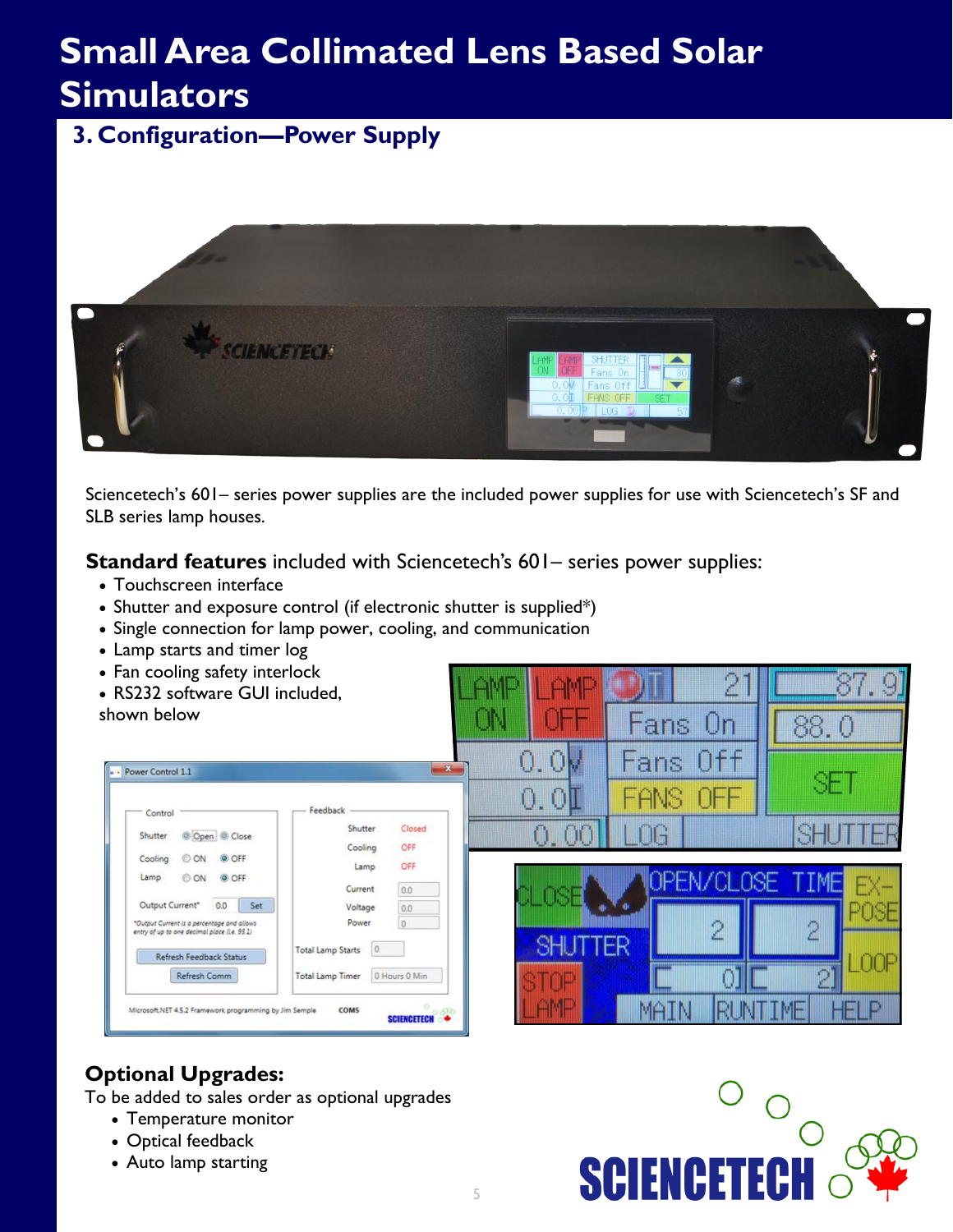#### **4. Accessories**

Sciencetech manufactures modular spectroscopy and solar simulation equipment. The SF type simulators are based on Sciencetech's compact LH series lamp house; due to this modular design philosophy, there are a number of available options for SF style solar simulators from Sciencetech's catalog of instrument accessories.

**Model Description**



| <b>CTBT-2</b><br>$(160 - 9005)$       | Beam turning accessory for SF type solar<br>simulators. The beam turning accessory can be<br>rotated 360 degrees offering a wide range of<br>simulator arrangements. |
|---------------------------------------|----------------------------------------------------------------------------------------------------------------------------------------------------------------------|
| <b>LH-DFS</b><br>$(100-8052)$         | Downward facing stand for LH series lamp<br>houses.                                                                                                                  |
| <b>SH-LH</b><br>$(127 - 9005)$        | Computer controlled shutter for LH series lamp<br>houses (*works with SF series solar simulators)                                                                    |
| <b>SH-LH-HS</b><br>$(165 - 8033)$     | High speed shutter for SF solar simulators.<br>Contact a Sciencetech representative for more<br>technical details.                                                   |
| SSIVT-20C<br>$(175-9103)$             | 20W IV Tester for Continuous Solar Simulators                                                                                                                        |
| <b>UV-Glasses-Drk</b><br>$(720-0159)$ | Dark safety glasses                                                                                                                                                  |
| <b>Various</b>                        | <b>Power Meters and Calibration Cells</b><br>(*See Sciencetech's modular IV brochure)                                                                                |

Contact a Sciencetech Technical Sales Representative for information on these other accessories or to discuss your custom requirements!

- [Cold mirrors for beam turning assembly](http://www.sciencetech-inc.com/ctbt-c-uv-uv-cold-mirror-for-201c-100-type-lamp-houses.html)
- [Replacement lamps](http://www.sciencetech-inc.com/all-products/light-sources/accessories/lamps/xe-arc-lamps.html)



[SF Solar Simulator with 160-9005](http://www.sciencetech-inc.com/ctbt-2-beam-turning-assembly-for-201c-100-lamp-houses.html)  [CTBT-2 Beam Turning Accessory](http://www.sciencetech-inc.com/ctbt-2-beam-turning-assembly-for-201c-100-lamp-houses.html)

[160-9005 CTBT-2 Beam](http://www.sciencetech-inc.com/ctbt-2-beam-turning-assembly-for-201c-100-lamp-houses.html)  [Turning Accessory](http://www.sciencetech-inc.com/ctbt-2-beam-turning-assembly-for-201c-100-lamp-houses.html)



[100-8015 LH-DFS Downward Facing Stand](http://www.sciencetech-inc.com/dfs-201-downward-facing-stand-for-201-100-style-lamp-houses.html)